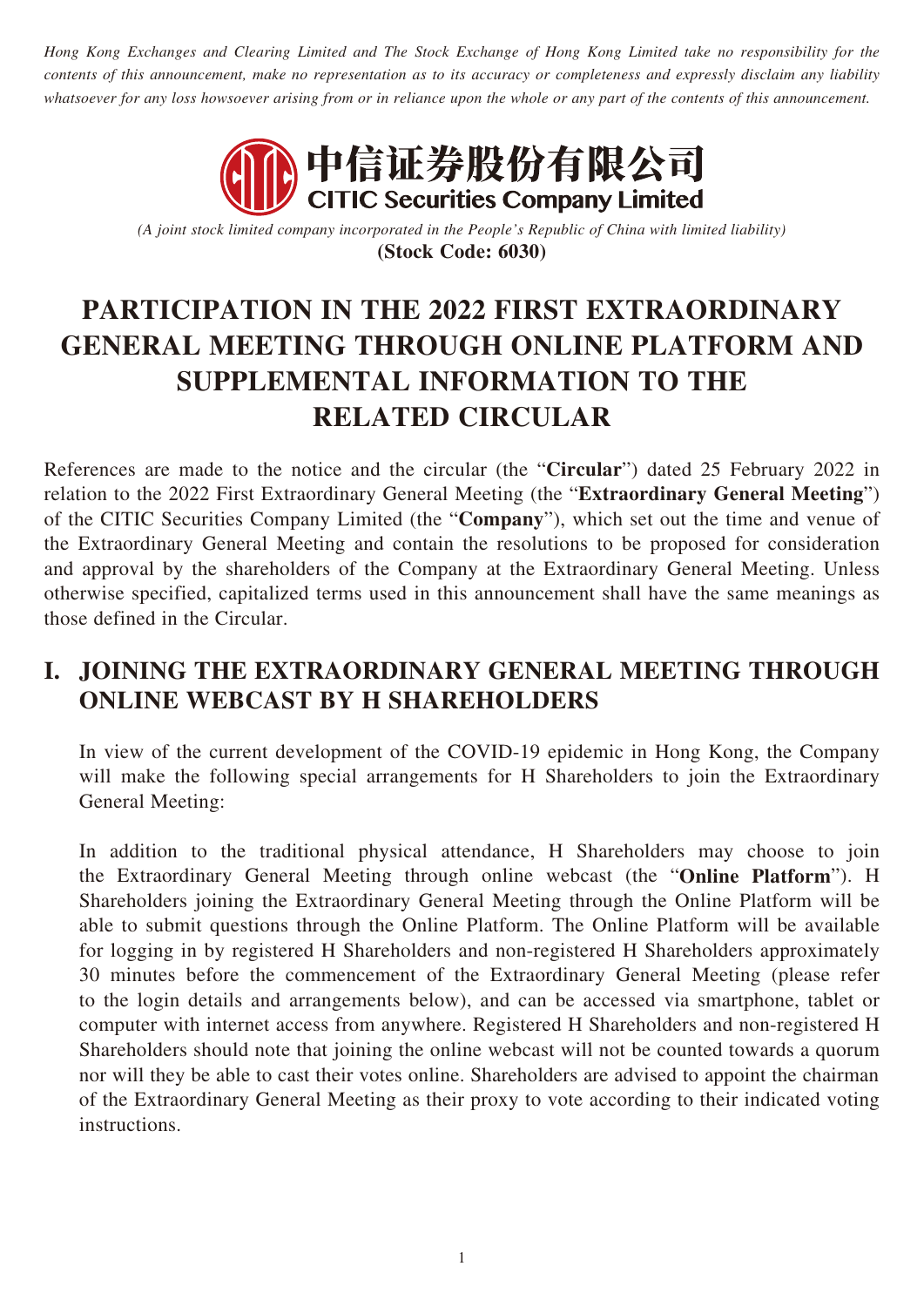### **Login details for registered H Shareholders**

Details regarding the arrangements for the Extraordinary General Meeting, including login details to access the Online Platform, are included in the Company's Letter for Extraordinary General Meeting Login Details to registered H Shareholders to be despatched on 1 April 2022.

#### **Login details for non-registered H Shareholders**

Non-registered H Shareholders who wish to join the Extraordinary General Meeting using the Online Platform should liaise with their banks, brokers, custodians, nominees or HKSCC Nominees Limited through which their H Shares are held (together, the "**Intermediary**") and provide their e-mail address to their Intermediary. Details regarding the arrangements of the Extraordinary General Meeting (including login details to access the Online Platform) will be sent in electronic form by the Company's H Share registrar to the e-mail addresses provided by the non-registered H Shareholders.

#### **Raising questions at the Extraordinary General Meeting**

H Shareholders joining the Extraordinary General Meeting through the Online Platform will be able to submit questions relevant to the proposed resolutions through the Online Platform during the Extraordinary General Meeting.

If H Shareholders have any questions in relation to the Extraordinary General Meeting, please contact the Company's H Share registrar, Computershare Hong Kong Investor Services Limited, through the following contact information:

Computershare Hong Kong Investor Services Limited

17M Floor, Hopewell Centre 183 Queen's Road East Wanchai, Hong Kong Telephone: +852 2862 8555 Website: www.computershare.com/hk/contact

Save for the above-mentioned additional online webcast for H Shareholders to join the Extraordinary General Meeting, there is no change to the time, venue and other information as set out in the notice of the Extraordinary General Meeting.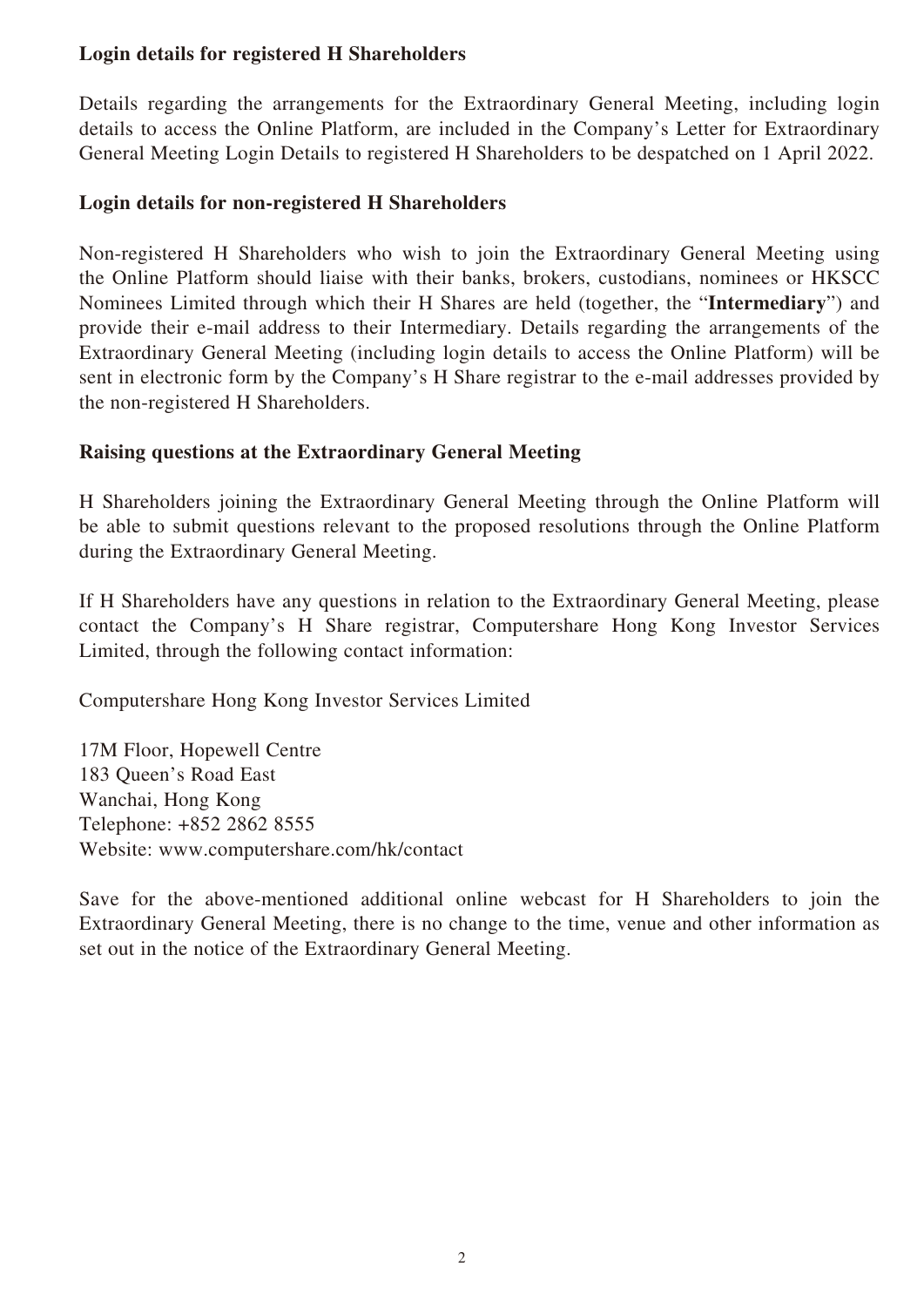## **II. SUPPLEMENTAL INFORMATION TO THE CIRCULAR**

The Company has despatched the Circular of the Extraordinary General Meeting to H Shareholders on 25 February 2022, which includes, among others, **the resolution in relation to the proposed amendments to the Articles of Association and the details** (the full text of which is set out on pages 3 to 4 and pages 9 to 74 of the Circular).

Pursuant to the proposed amendments to certain provisions in the Articles of Association and its appendixes approved by the Board on 24 January 2022, the information contained in "III. Comparative Table of the Amendments to the Appendix 2 (Rules of Procedure for the Board of Directors) to the Articles of Association" as set out in the Appendix to the Circular (i.e. pages 72 to 73 of the Circular) shall be supplemented as follows:

| <b>Original Articles</b> |                                                                                                                                                                                                                                                                                                                                                                                                                                                                                                                                                                                                                                                         | <b>New Articles</b>   |                                                                                                                                                                                                                                                                                                                                                                                                                                                                                                                                                                                                                                                                                                                 |                                           |
|--------------------------|---------------------------------------------------------------------------------------------------------------------------------------------------------------------------------------------------------------------------------------------------------------------------------------------------------------------------------------------------------------------------------------------------------------------------------------------------------------------------------------------------------------------------------------------------------------------------------------------------------------------------------------------------------|-----------------------|-----------------------------------------------------------------------------------------------------------------------------------------------------------------------------------------------------------------------------------------------------------------------------------------------------------------------------------------------------------------------------------------------------------------------------------------------------------------------------------------------------------------------------------------------------------------------------------------------------------------------------------------------------------------------------------------------------------------|-------------------------------------------|
| <b>Article</b><br>No.    | <b>Article</b>                                                                                                                                                                                                                                                                                                                                                                                                                                                                                                                                                                                                                                          | <b>Article</b><br>No. | <b>Article</b>                                                                                                                                                                                                                                                                                                                                                                                                                                                                                                                                                                                                                                                                                                  | <b>Basis for the</b><br><b>Amendments</b> |
| Article 8                | an extraordinary $\text{Article } 8$<br>call<br>To<br>meeting of the<br>Board of<br>Directors, the Company<br>shall notify all the directors<br>and supervisors in writing at<br>least before 7 days prior to<br>the opening of the meeting.<br>The notice may be given by<br>personal delivery, post or fax.<br>In the event of an emergency<br>an extraordinary<br>where<br>meeting of the Board of<br>Directors has to be convened<br>as soon as practicable, the<br>Company may give the notice<br>of the meeting by telephone or<br>other oral means at any time,<br>provided that the convener<br>shall provide an explanation at<br>the meeting. |                       | call an extraordinary Amend according to<br>To<br>meeting of the Board of the actual conditions<br>Directors, the<br>Company<br>shall notify all the directors<br>and supervisors in writing at<br>least before 7 days prior to<br>the opening of the meeting.<br>The notice may be given by<br>personal delivery, post or fax.<br>In the event of an emergency<br>an extraordinary<br>where<br>meeting of the Board of<br>Directors has to be convened<br>as soon as practicable, with<br>the consent of all directors, the<br>Company may give the notice<br>of the meeting by telephone or<br>other oral means at any time,<br>provided that the convener<br>shall provide an explanation at<br>the meeting. |                                           |